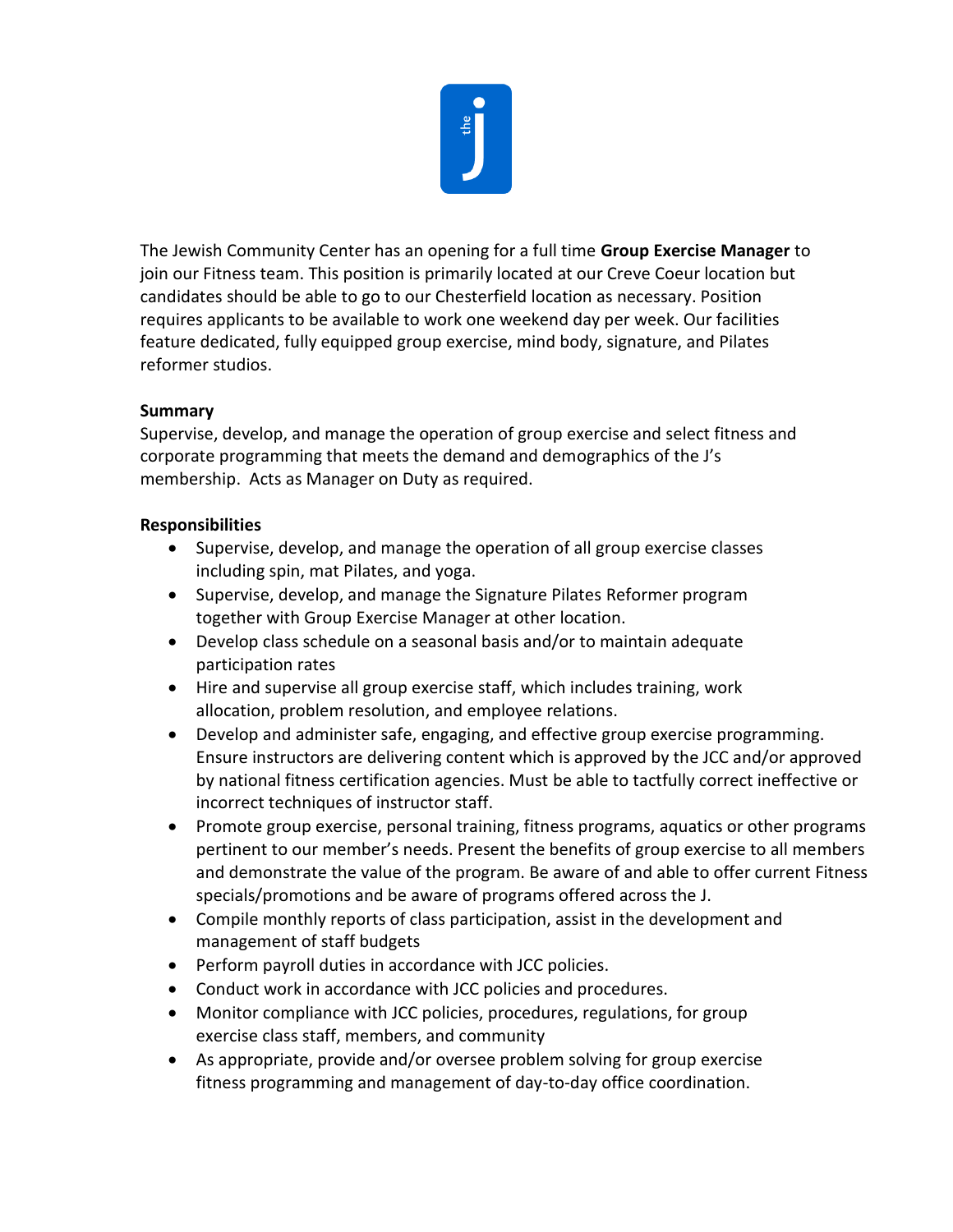- Oversee maintenance and cleanliness of group exercise studios and inventory/condition of aerobic equipment
- Assist in the purchase of aerobic equipment (replenish worn equipment, research for new equipment)
- Provide exemplary customer service. Interact with members to determine the demand for specific class formats. Research the industry to stay current with trends. Propose and develop new class formats to keep offerings current and enticing to our members.
- Schedule and coordinate substitute instructors for group exercise classes on an on-going basis as well as fill in as a substitute during scheduled and unscheduled work hours.
- Act as Manager on Duty of Fitness Center in absence of upper management.
- Attend staff and committee meetings, conferences and related JCC program and service meetings
- Perform miscellaneous job duties as assigned

## **Qualifications**

- High School diploma or GED is required.
- Current AFFA or ACE primary certification is required.
- Current nationally recognized Pilates certifications are desired but not required for this position.
- Current CPR/AED/First Aid for the Professional Rescuer certification is required. Training will be provided if necessary.
- Prior supervisory experience is required.
- Must be physically able to teach classes (demonstrate techniques and lead the group through the program)
- Flexibility to adjust schedule to meet business needs is a necessity.
- Strong listening, written, and oral communication skills.
- Exhibit leadership skills in an outgoing, professional manner.
- Must demonstrate a desire to improve the health and fitness of our patrons through safe and effective exercise leadership and a committed focus on customer service.
- Demonstrated ability to establish networks and effective interpersonal relationships.
- Must be able to communicate clearly and concisely both orally and in writing.
- Demonstrated ability to deal effectively with a diversity of individuals.
- Basic skills with Microsoft Office Suite are required (Outlook, Word, Excel, PowerPoint)
- Demonstrated proficiency in learning additional, industry specific, software applications is required.

To learn more about the J, please see our website [www.jccstl.org](http://www.jccstl.org/) .

To apply, please submit your cover letter, resume and completed J application to [careers@jccstl.org](mailto:careers@jccstl.org). Please indicate the title of the position you are applying for in the